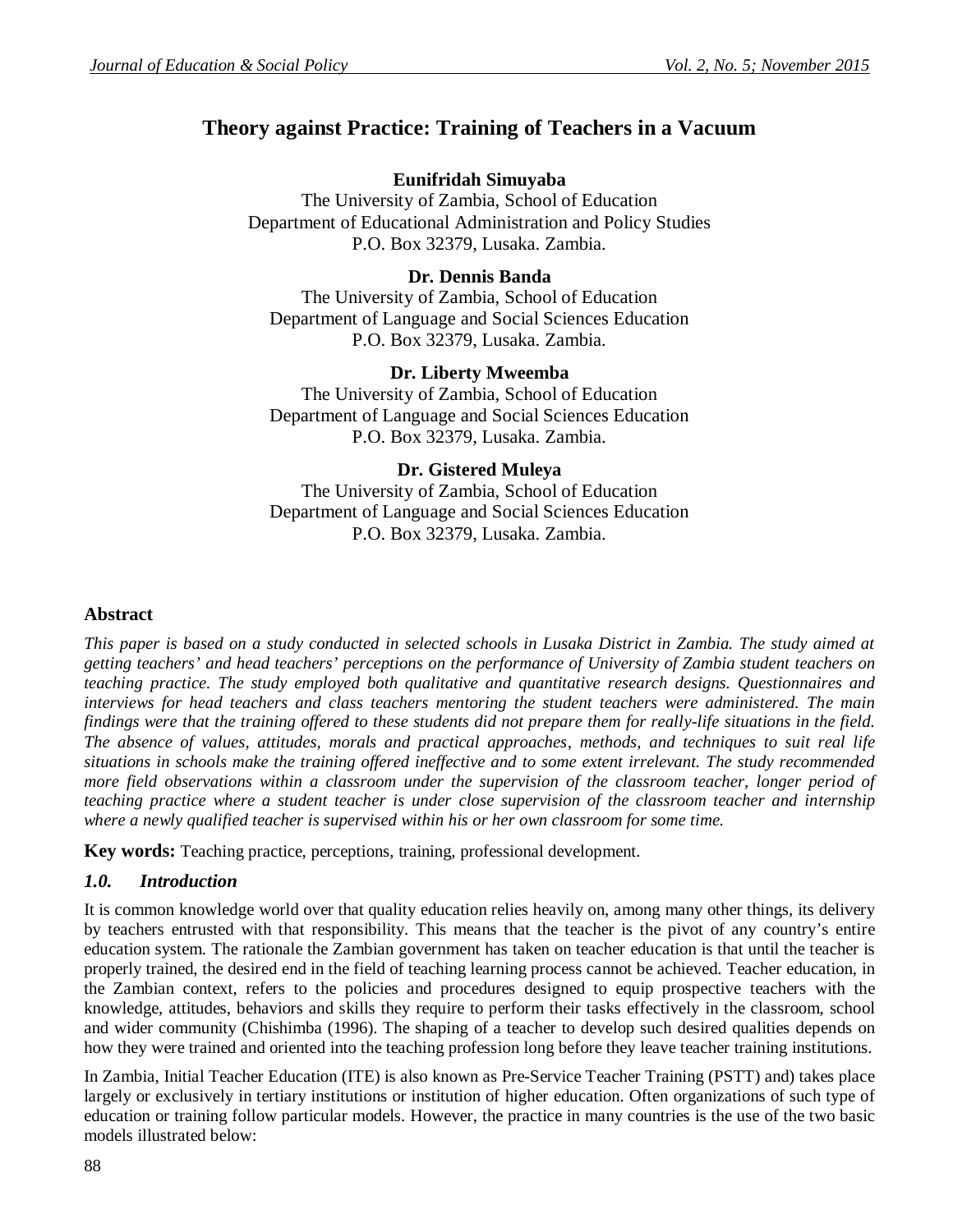

In the **'consecutive' model,** a teacher first obtains a qualification in one or more subjects. This is often an undergraduate Bachelor's degree (academic qualification) and then studies for a further period to gain an additional qualification in teaching (professional qualification). Ideally, this was the proposed model when Nkrumah and Copper belt Colleges of Teacher Education were established. The initial plan was to make all those intending to become teachers obtain an academic qualification in one subject or so and later go to the colleges of education for a professional qualification as a teacher. This model has never been followed. Many challenges that student teachers could be experiencing when on teaching practice could be as a result of lack of values, attitudes and skills that a teacher could develop if this model is to be followed.

In the **alternative 'concurrent' model**, a student simultaneously studies both one or more academic subjects, and the ways of teaching that subject, (Secondary School Teacher Education Model) or a number of subjects (Primary School Teacher Education Model) leading to a combined Bachelor's degree/ diploma and teaching credential to qualify as a teacher of that subject or in the primary sector of education. This is the model currently being employed in Zambia. It is argued that teachers who are produced through this model tend to teach subjects rather than pupils in the early stages of their profession unless they have been inducted very well and many effective skills have been integrated in the content for in-service training for Capacity Professional Development (CPD). In the Zambian case, student teachers are not involved in these school based in-service training as their main focus is to finish their teaching practice and be assessed for certification purposes. Even the lecturers who come to observe these students do it mainly for the same purpose of enabling them fulfill the examination demands.

There are also other pathways used elsewhere. For example, in some countries, it is possible for a person to receive training as a teacher by working in a school under the supervision of an accredited experienced practitioner. In the Zambian case this model is followed in Community schools where the majority of 'teachers' are untrained. The one or two trained teachers the government sends to such schools is tasked to offer some kind of training and guidance. Student teachers are seldom sent to such schools for their teaching practice as it is assumed that they would learn nothing in such schools. Paradoxically 'teachers' in community schools tend to exhibit better qualities, attitudes and values than those in regular public schools. Recent studies have shown that literacy and numeracy levels of pupils are higher in these community schools than in regular schools with trained teachers. However, our argument is that there is need to train teachers and promote peer teaching sessions during the training period. This is because in teacher training institutions, peer teaching sessions and teaching practices during the training period are crucial in the production of an effective teacher.

Effective teaching means quite a lot of things and as such those that are doing peer teaching are required to tailor their teaching along the lines of effective teaching. Kyriacou (2009:7) contends that effective teaching can be defined as the teaching that successfully achieves the learning by pupils intended by the teacher. In essence, he asserts that there are two simple elements to effective teaching:

| <b>FIRST ELEMENT</b>  | • The teacher must have a clear idea of what learning is to be<br>tocused on                                           |
|-----------------------|------------------------------------------------------------------------------------------------------------------------|
| <b>SECOND ELEMENT</b> | • The teacher must also have a learning experience set up and<br>mode of delivery that achieves that desired learning. |

Over the years, thinking about effective teaching has been approached in a number of different ways. Until the 1960s, research on effective teaching was largely dominated by attempts to identify attributes of teachers, such as personality traits, sex, age, knowledge and training, which might have a bearing on their effectiveness. Moreover, since the 1990s, increasing attention has been paid, firstly, to establishing a research evidence base for effective classroom practices and using this to underpin the initial and continuing professional development of teachers, and, secondly, to gaining a deeper understanding of the teaching and learning that takes place in the classroom.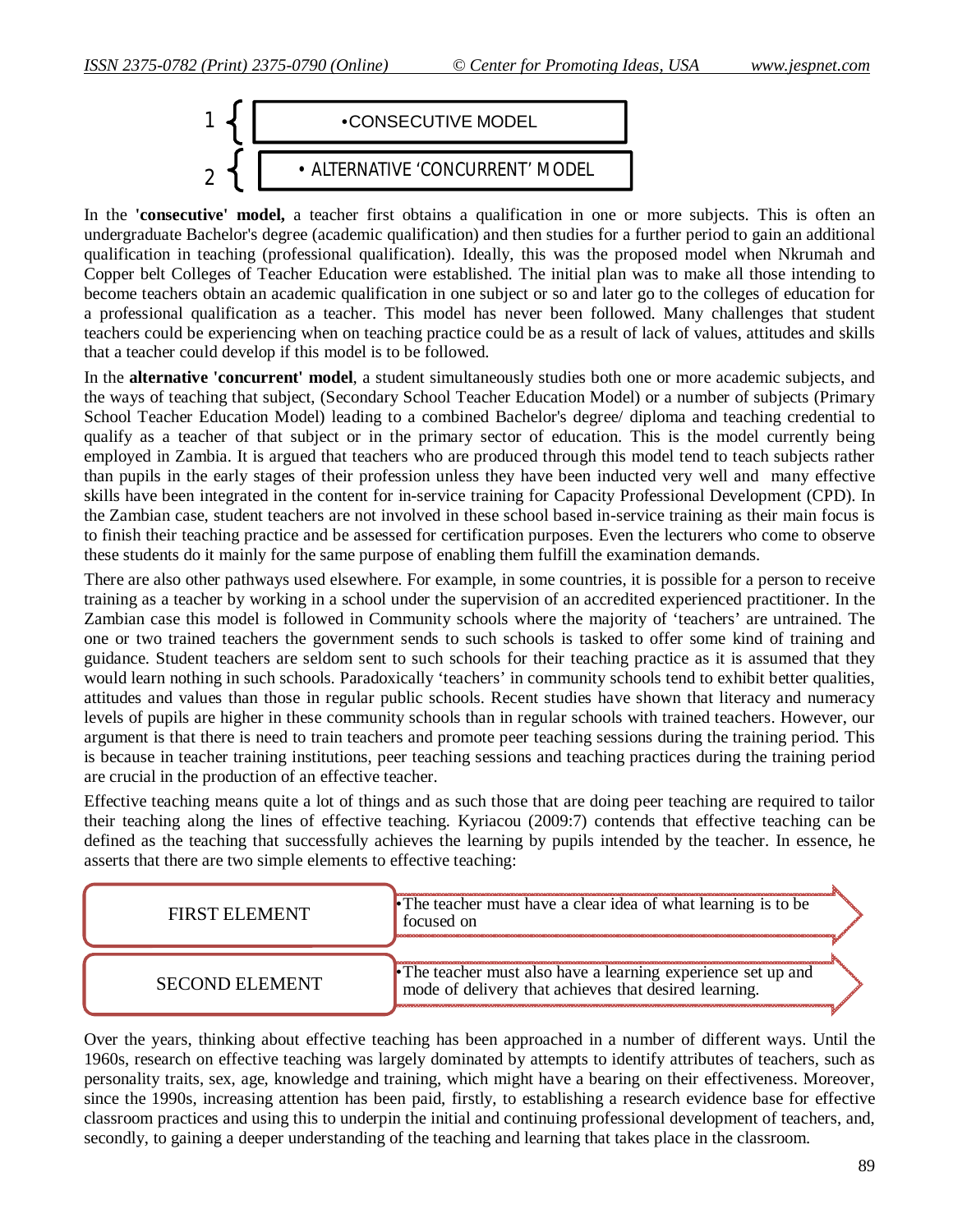This, in fact, has also become the basis upon which any teaching practicum is anchored. Most of the issues that have been identified on the attributes of teachers have equally some bearing on those that are doing their school experience in schools. Hargreaves in Sugrue and Day (2002:3) states that if you want to improve learning, improve teaching! Thus, the injunction contained within this deceptively simple equation has driven numerous research and reform efforts over the years to define and improve the quality of teaching.

Training teachers in the skills and strategies of 'effective' pedagogy, setting and applying professional standards of what teachers should know and be able to do, even testing teachers periodically on their basic, subject-matter knowledge –are among the methods that reformers have employed to try and raise standards in teaching. These prevalent reform strategies and the research agendas that feed them – on teacher thinking, teacher planning, teacher behaviour and professional knowledge – address some of what is important in teaching. Setting standards of what teachers should know and be able to do can certainly help insure the profession against truly awful teaching, against ignorance and incompetence in our classrooms. Moreover, professional standards can spur teachers and their systems on towards learning and acquiring more sophisticated and effective skills and strategies over time. But some how, measures such as this miss a lot of what matters most in developing really good teaching. They do not quite get to the heart of it. Against this background the essence of teaching practice becomes a key component in the attainment of not only good but effective teaching.

Husu in Sugrue and Day (2002) has noted that a widely accepted explanation of the practice of teaching is that it requires an understanding of specific cases and unique situations. According to such a view, this practical knowhow is mostly built up by teachers in the field as the y cope with the daily challenges of teaching and as they attempt to develop their professional practices. It is derived largely from the experiences and interpretations and it is mainly formulated in concrete and context-related terms. In the field of teacher knowledge, it has been referred to as craft knowledge (Leinhart, 1990; Grimmet and MacKinnon, 1992), practical knowledge (Elbaz, 1983; Johnson, 1984), personal practical knowledge (Clandinin, 1985) and as the professional knowledge landscape (Clandinin and Connelly, 1995).The school teaching experience being the main practicum of the School of Education of the University of Zambia is being depicted by terms such as 'the practicum', 'student teaching practice, 'field work', and/or 'school experience'. The practicum enables student teachers to acquire beginning teaching competencies and is a core component of the Initial Teacher Preparation programme in Colleges of Education and University of Zambia. The purpose of the practicum is to help prepare student teachers for the realities of student teaching by providing them with a clear understanding of the contexts for schooling.

The practicum further plays a major role in bridging the gap between "theory and practice" but beyond that, it offers the context for student teachers to develop their personal teaching competence (Smith and Lev-Ari, 2005, 291) and to acquire and develop the knowledge of teaching and professional content knowledge of teachers (Shulman, 1987). It is through the practicum experience that student teachers develop important professional knowledge such as knowledge of people, knowledge of themselves, self-control and inter-personal sensitivity - all of which are important traits that would see them though their professional lives (Eraut, 1988, cited in Yan & He, 2009). In addition, the practicum teaches soft skills such as independent problem-solving, working collegially with fellow staff teachers and developing professional values and attitudes (Ramsden, 1992). During practicum, student teachers are mentored and guided by their serving teachers and lecturer supervisors through systematic observations, assistance and advice. They have opportunities to become involved with, and to actively participate in all aspects of the school's activities. Through these experiences, they learn to link theory and practice, and to acquire the understanding and skills necessary for effective teaching.

### **1.1.Statement of the Problem**

Perry (1997) suggested that becoming an educator or a professional teacher involves, among other things, developing specialized knowledge, using that knowledge to assess and make decisions and acquiring high standards of practice. Although such attributes are necessary anecdotal, evidence has proved that in some cases student teachers have not been able to show such ideas and thoughts when doing their school teaching experience in the schools. This has always generated some mixed feelings and apprehension from the schools where these students do their practicum. This leaves one wondering whether or not the training provided is properly done. It is against this background that the study was conducted to explore perceptions of mentor teachers and school administrators of the schools where our student teachers go for their teaching practice on the performance of University of Zambia students on school teaching experience.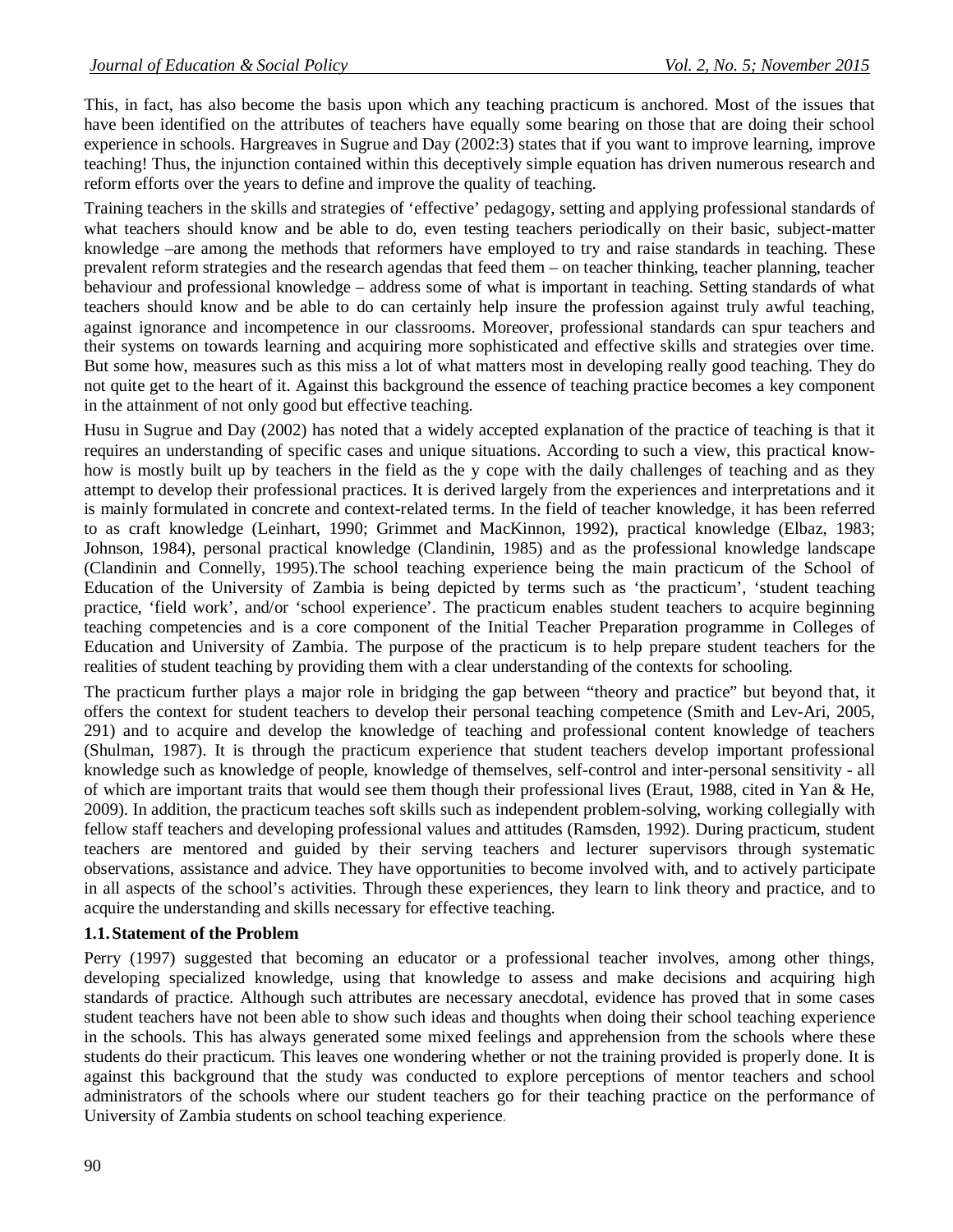### **1.2General Objective**

The study aimed at exploring head teachers' and mentor teachers' perceptions on the general performance of the University of Zambia students on teaching practice.

#### **Specific objectives**

- a) To establish the head teacher/ mentor teachers' perceptions on the performance of student teachers doing the practicum
- b) To ascertain the head teacher/mentor teachers' views on pedagogical issues of student teachers who were on school experience
- c) To find out the general conduct of student teachers while on school experience?
- d) To identify some of the features that characterize student teachers' behaviour/general attitude to work while on school experience?
- e) To establish the general pattern for all schools on admitting University of Zambia students who were on school experience in these schools.

#### **1.3.Research questions**

The following research questions guided the study:

- a) What were the head teacher/ mentor teachers' perceptions on the performance of student teachers doing the practicum?
- b) What were the head teacher/mentor teachers' views on pedagogical issues of student teachers who were on school experience?
- c) What was the general conduct of student teachers while on school experience?
- d) What were some of the features that characterize student teachers' behaviour/general attitude to work while on school experience
- e) What is the general pattern for all schools on admitting University of Zambia students who were on school experience in these schools?

#### **1.4. Research Design and Methodology**

The study set out to explore the perception of school administrator and mentor teachers in schools where University of Zambia student teachers did their practicum. The survey covered a sample of 38 schools in Lusaka region. Both qualitative and quantitative research designs were employed. Thus, questionnaires and structured interviews for head teachers and class teachers mentoring the student teachers were administered. Ten items were used to measure the perception schools had towards University of Zambia students going for school teaching practice. An exploratory factor analysis was conducted on the ten items to extract the barrier factor to effective teaching and general behaviour. This was to help in the examination of the structure of performance and assess its impact on student's effectiveness. A matrix rotation was used to obtain more interpretable factors.

#### **1.5. Research Schools and Participants**

The survey covered thirty-eight schools with 104 respondents. The schools were selected purposefully because of their accessibility and because of their reputation among education leaders, the high opinion of them shared by their neighbours and surrounding area. Snowball's sampling techniques helped to identify various schools where University of Zambia students did their practicum. Of the 38 schools, 20 of these were high schools while 18 were basic schools. Ten of these schools were classified as rural schools, eight were peri-urban and 20 were urban schools. At each of the thirty-eight sampled schools, at least three respondents were identified in line with the objectives of the study. Participants included Head teachers, Deputy Head teachers, Heads of Department and in some instances ordinary class teachers who were assigned with the task of mentoring student teachers.

The Head teachers, Deputy Head teachers and Heads of Department were selected on the basis of their availability and willingness to participate in the research. Thus the limitation of the study is that the sample was not representative of the whole educator population. Issues that were investigated included, but were not limited to, student teachers' application of suitable teaching methods to class level, student knowledge of subject content, use of teaching aids, student staff interaction, students teachers' dressing, attitude towards work and general professional conduct of student teachers.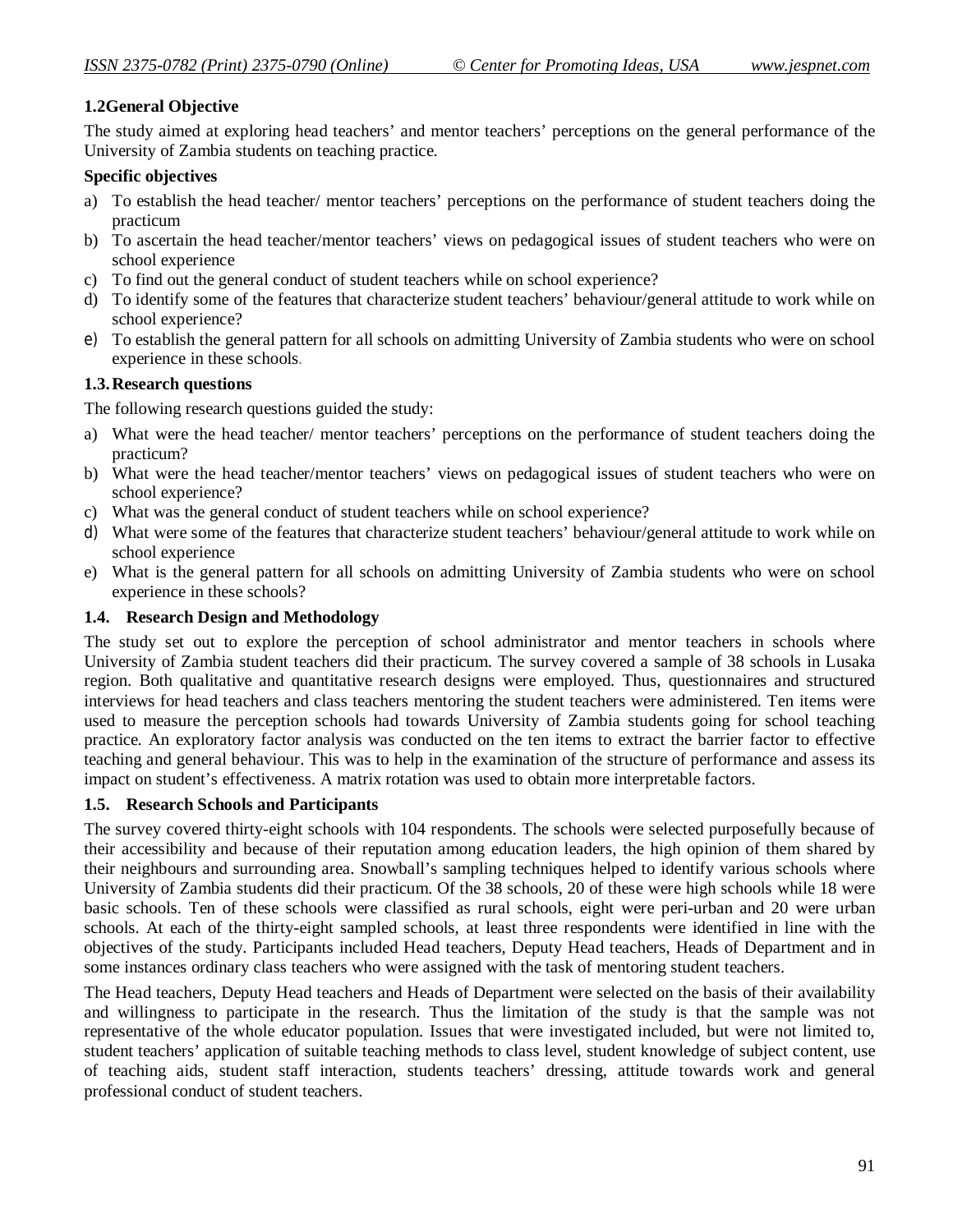# **1.6. Data analysis**

The data analysis process was done using thematic analysis generated from the themes that emerged from research objectives. The SPSS was the main tool used to analyze quantitative data while qualitative data was analyzed manually.

# **2.0. Presentation and Discussion of Research Findings**

Ten items were used to measure the perceptions schools have towards university of Zambia students doing school teaching practice. An exploratory factor analysis was conducted on these 10 items to extract the barrier factor to effective teaching and general behavior. This helped to examine the structure of performance and assess its impact on students' effectiveness. A matrix rotation was used to obtain more interpretable factors. The results of the factor analysis are reported in Table 1.

Out of the 10 items, 8 have loadings greater than 0.40 and were used to analyze the data. The scales of these variables demonstrate a high level of reliability with an estimate of  $\alpha = 0.87$ . Questions that heavily load on the barrier to effective teaching factor cover a large range of issues.

| <b>Item</b>                                        | <b>Factor Loading</b> | Cronbach's alpha $(\alpha)$ |
|----------------------------------------------------|-----------------------|-----------------------------|
| <b>Barrier</b>                                     |                       | 0.87                        |
| Deficiency in teaching methodology                 | 0.89                  |                             |
| Short duration for STE for effective teaching      | 0.91                  |                             |
| Poor dressing code for both males and females      | 0.85                  |                             |
| Poor hair dressing/dreads                          | 0.54                  |                             |
| Lacking punctuality after being observed           | 0.71                  |                             |
| Absenteeism after being observed by UNZA Lecturers | 0.70                  |                             |
| Reluctance to learn from local teachers            | 0.50                  |                             |
| General indiscipline                               | 0.57                  |                             |

**Table 1: Perceived Barrier Factor Loadings**

The contents of items with the highest loadings relate to the aspects of short duration for School Teaching Experience (STE) for effective teaching; that deficiency in teaching methodology affected effective teaching negatively, and that poor dressing code for both males and females did not represent the teaching profession well as teachers were expected to be role models to learners. It is evident from this exploratory factor analysis that items discussed above had the highest loadings on the barrier factor. On the other hand, reluctance to learn from local teachers and general indiscipline among student teachers had the lowest loadings on the barrier factor.

#### **2.0. Head Teacher/ Mentor Teachers' Perceptions on the Performance of Student Teachers Doing the Practicum?**

### **2.1. Deficiency in Teaching Methodology**

100 respondents out of the total number of 104, representing 96% indicated that the students doing teaching practice had deficiency in teaching methodology. One mentor at one of the schools visited had this to say:

*Most of student teachers from the University of Zambia have problems with lesson planning and following learner centered methods. Permanent class teachers often re-teach the same lessons taught by these teachers for the benefit of pupils so that they do not fail the examination should questions be set on the areas taught by these student teachers. These are the problems we have. Yes, some have the subject content but they do not know how to put across the messages. That is why we say they leave the university while very raw in teaching methods.*

However, we can argue here that in such cases even the class teacher should share the blame because if they were well trained as well they would do cooperative teaching with this student teacher or prepare the lesson plan together and co-teach rather than teaching the same content again and alone.

### **2.2. Short Duration for STE for Effective Teaching**

The University of Zambia had reduced the period for School Teaching Experience from the original three months (one school term) to six weeks which was inadequate for effective teaching practice. This is unlike the situation in Teacher training Colleges where student teachers are subjected to two full terms of three months each for teaching practice. This is in addition to several peer teaching sessions they do throughout their training.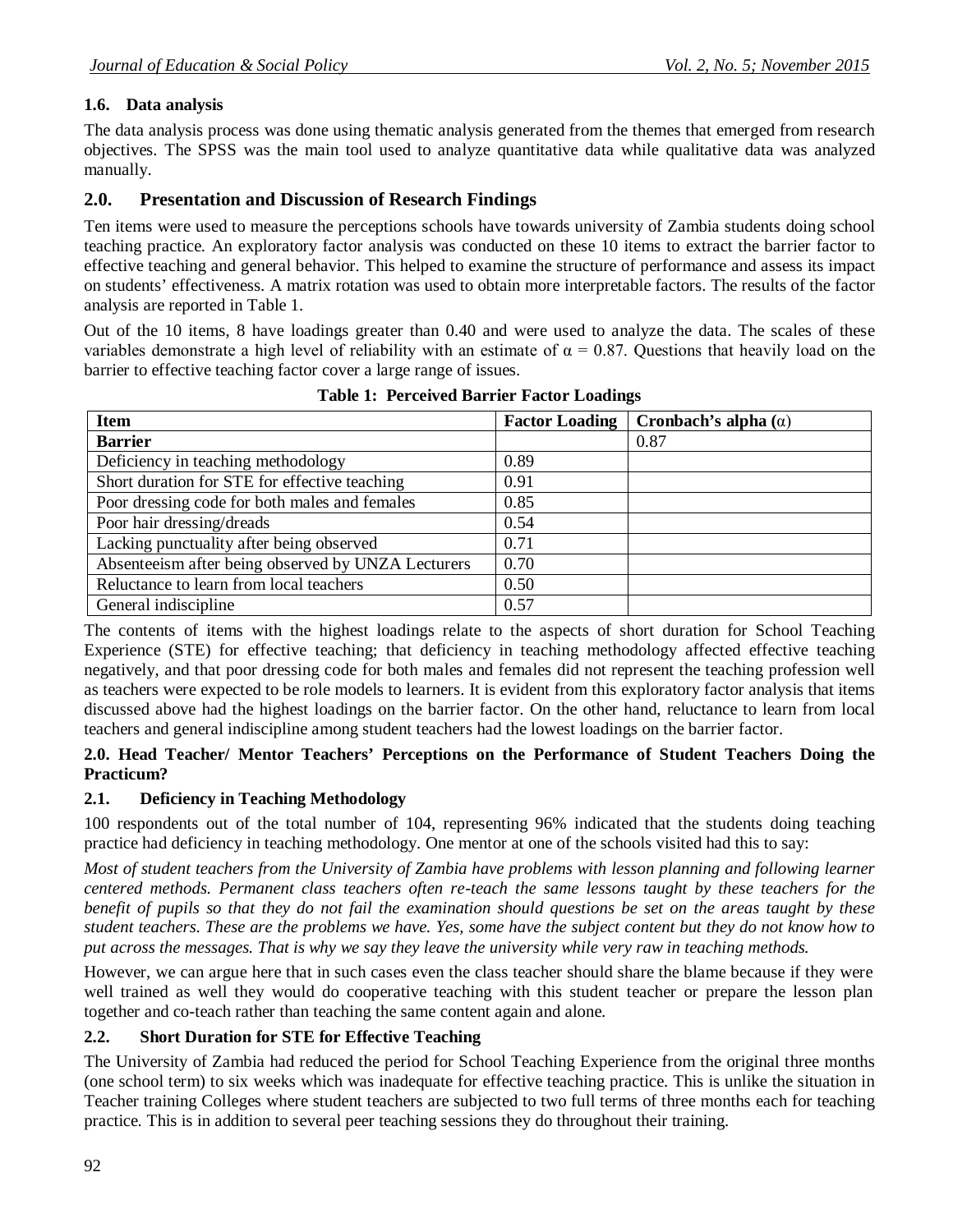Perhaps this may explain why teachers from these Teacher Training Colleges perform better in the field than teachers from the University of Zambia (Manchishi, 1996). One mentor at one schools in the sample showed that these student teachers are even ranked from the worse to the worst:

*Though training for a diploma, student teachers from Nkrumah and Copper belt Teachers' Colleges are by far better than those training for a degree from the University of Zambia. But those from Evelyn Hone College are the worst, especially those who claim to be training in English language teaching. They do not know anything at all.*

#### **2.3. Poor Dressing Code for Both Males and Females**

This aspect came out strongly as 98 out of 104 respondents, representing 94%, indicated that the dress code for both male and female students was improper. They cited short skirts and skin tight dresses in the case of female student teachers and tight or sagging jeans in the case of male student teachers.

One head teacher narrated an incident where a teacher wearing such unwarranted garments was snapped by pupils using their cell phone cameras:

*We have handled cases where pupils take pictures of the student teacher's sagging pair of trousers or a short skirt of a teacher as the teacher is busy writing on the board to the amusement of other pupils. What they do with such pictures, nobody knows. How can such a teacher have respect among pupils sure?*

Our observation here was that perhaps student teachers are not oriented to the school dressing code once they have reported to school for their teaching practice so that they are fully aware of what they are supposed to do.

#### **2.4. Poor Hair Dressing/Dreads**

Related to the aspect of poor dressing highlighted above, the study also established that the students from the University of Zambia had acquired some fads of hair dressing such as colorful hair-dressing for females and dreads for both males and females. The study established that head teachers were at a loss to guide student teachers in dreads because they had observed that some lecturers who come to observe some student teachers also wear dreads. One head teacher lamentably said:

*We sometimes find ourselves in a dilemma when we want to advise such student teachers against such habits of wearing dreads because we have also observed that some of the lecturers who come to observe these students have dreads as well. We as the Nyanja proverb say that, mwana wa mbuzi anaonera mai ake utundira mkhola (The baby goat learnt from the mother to urinate within the kraal). In such situations, what do you expect us to do other than watch and just wait for the teaching practice session to come to an end quicker than the expected time so that we prevent our pupils from copying such styles.*

#### **2.5. Lacking Punctuality after Being Observed**

Another significant outcome of the study was on the aspect of the students being reluctant to get to work after the Lecturers had observed them. For instance 70% of the respondents indicated that students on teaching practice from University of Zambia had a challenge in the area of punctuality and this had impacted negatively on the quality of teaching after their observation. This has also been supported by Banja (2013: 18) who in addition has ranked absenteeism as one of the highest aspects in terms of reporting late for class in schools among the teachers. Clearly from this one gets the sense that these teachers were once student teachers and this behaviour might have emanated from the time of their school experience.

#### **2.6. Absenteeism after Being Observed by UNZA Lecturers**

In addition to coming late for school duties, the study further revealed that some students could not even report for duty after being observed. The implication of this is that if Lecturers observed student during the third week, the next three weeks would be marred with absenteeism and late coming. The study further revealed that this practice was worsened by the fact that student teachers were doing their teaching practice after they had already written their final examination and would not go back to the university where they could be reprimanded for any mischievous behaviour while on teaching practice. One head teacher provided a similar reason as suggested above:

*We know why some student teachers often fail to attend to their classes once they are observed by lecturers from the University of Zambia. They know that their courses are over and they have gotten the desired assessment grade to enable them pass the examination and graduate. It is this kind of a system where teaching practice is just for examination assessment purpose and comes after the examination is written which has allowed this problem…We shall wait for this term system UNZA wants to introduce where the students will be in school for the whole term and go back to the desk at UNZA to evaluate their teaching practice. May be things will change.*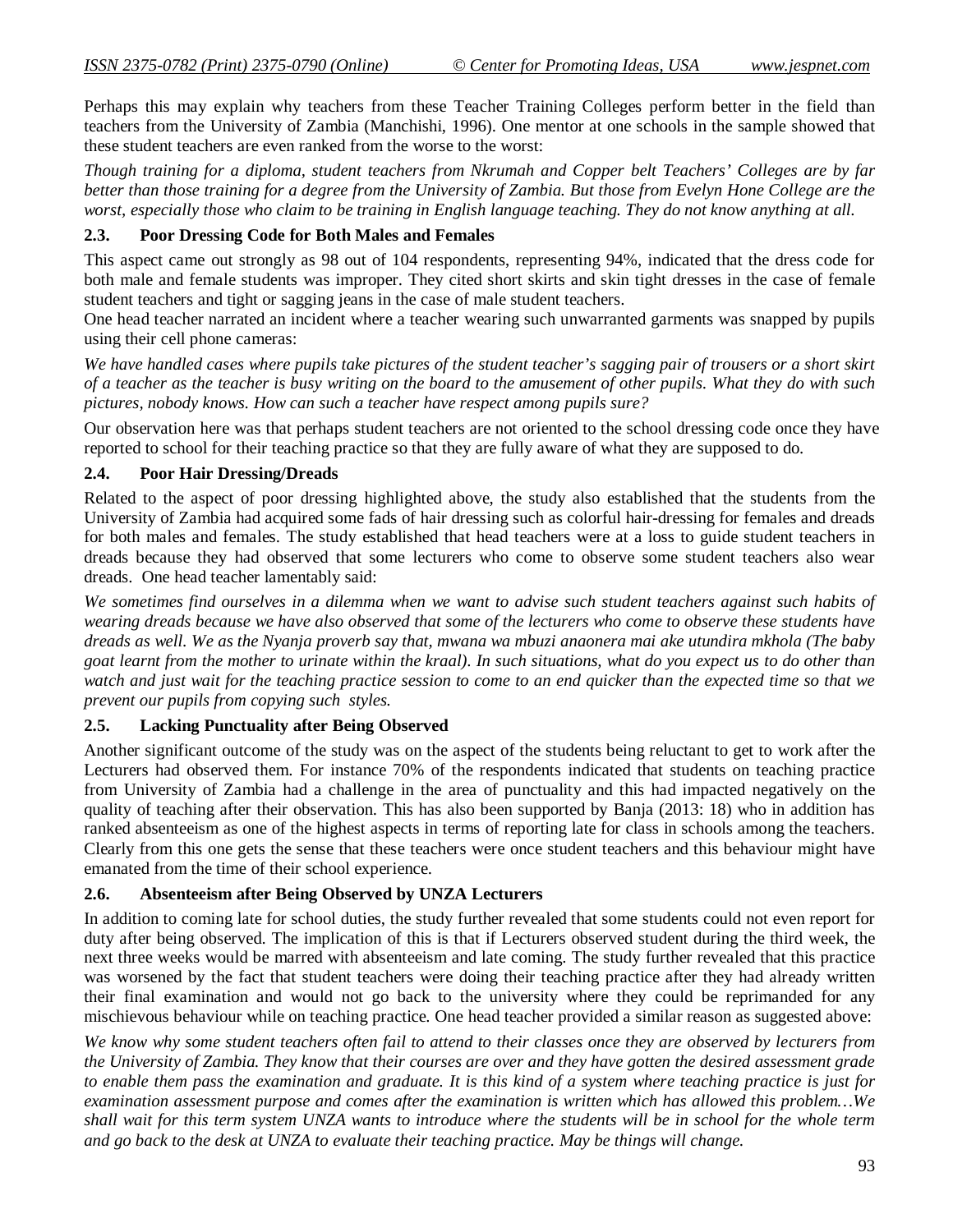### **2.7. Reluctance to Learn from Local Teachers**

The other challenge was that some local teachers felt that they could not be mentors to University of Zambia students simply because they felt inadequate and thought that UNZA students were expected to be role models since they had higher qualifications compared to theirs obtained from other teacher training colleges. Secondly, Heads of schools who in the past studied at UNZA observed that UNZA lecturers should be role models to students studying in the School of Education. However, in one school it was reported that the student teachers they had were willing to learn from the classroom teachers despite the lower qualifications such teacher had compared to theirs.

# **2.8. General Indiscipline**

This aspect was echoed by a number of head teachers and mentor teachers, for example about 62 out of 104 of the interviewees, representing 60% agreed with this aspect. They felt that they should be invited once in a while to address students on what is expected of them when they go for school teaching experience. One head teacher of a girls' secondary school had this to say:

*We need to work as a team. Before these student teachers are sent to our schools, you must organise meetings where we as schools heads are invited to address these students and share with them the dos and don'ts of a teacher. This way, we will know that we speak the same language. We can also agree in such meetings what measures they should expect should they deliberately break the school code of conduct while on teaching practice. In such meetings students can be made aware that during their teaching practice they are accountable to us as school heads and not UNZA. This is the problem I have noticed that these students pay allegiance to UNZA lecturers alone even when they are with us on their teaching practice.*

# *How UNZA Students Compare with Students from Other Colleges/Universities*

The study further sought the head teacher and mentor teachers' views with regards to the general performance of UNZA students when compared to the performance of students from other colleges. The generalpicture obtained from the study seems to suggest that both head teachers and mentor teachers were of the view that in terms of methodology, students from other colleges performed better than those from UNZA. However, the respondents further indicated that when dealing with issues of content, UNZA students were well equipped when compared with students from other colleges. This result implies that UNZA students were better equipped with the theoretical aspect while lagging behind on the practical aspect of teaching. This therefore, necessitates the need to re-think the kind of practice given while students were at UNZA and the timeframe given to students when in the field for school experience. Additionally, the results show that some University of Zambia Students were able to perform well when teaching because they were able to learn from local teachers.

# *3. Ways of Strengthening School Teaching Experience to Acquire the Status it Deserves*

The school teaching experience is a very important practicum of the school of education for it involves nearly all students in the school. The study has revealed that, the student teachers have adequate knowledge of the teaching content while the practical aspect had some flows. In order to strengthen the school teaching experience, the study came up with the following recommendations:

- The University of Zambia to allow students to do their School Teaching Experience for a longer period of time (at least three months as opposed to the current six weeks).
- Give grade for STE which will count towards degree classification.
- Lecturers to observe students only in the subjects of their specialization.
- Students to be attached to nearby schools before they go for School Teaching Experience.
- Schools to strengthen mentorship of the students during the period of their practice.
- Need for interaction with schools and other stakeholders through general meetings in and outside Lusaka.
- Lecturers to spend reasonable time when observing students and advise them accordingly and allocate marks to deserving students.
- Need to review the evaluation tool for students.
- The School of Education at UNZA should delink its graduation ceremony from the rest of the university to allow students to do their STE for a longer period of time.
- Student performance to be assessed in all areas.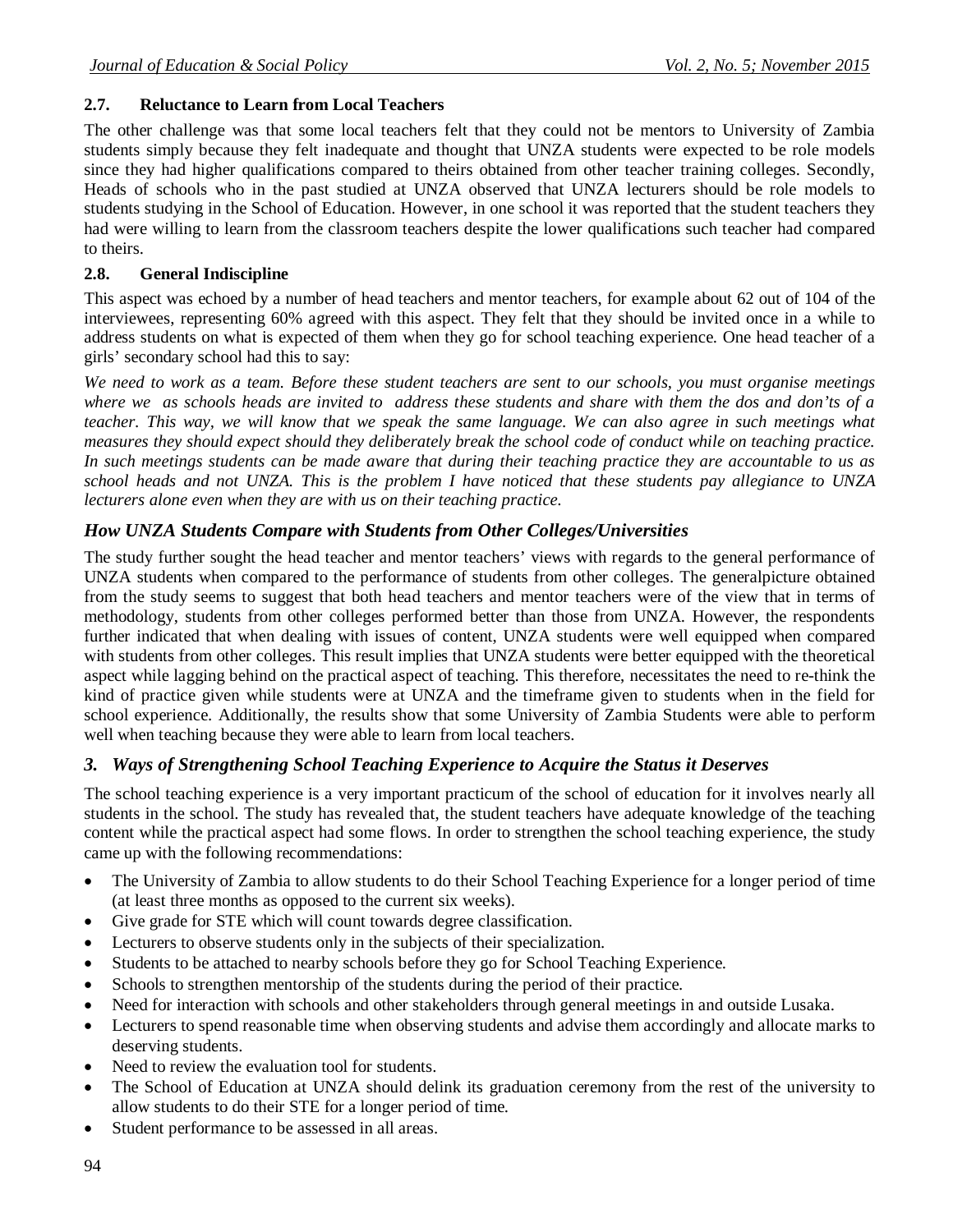- Lecturers to be role models to students being trained to be teachers.
- Induction programmes for student teachers on teaching practice should be established in all schools admitting students to do their teaching practice.
- All student teachers should be integrated into the 'teacher group meetings' of the In-service training package at school level during the period they are in school.
- Before student teachers are sent to schools, head teachers of schools within the University of Zambia catchment area must be invited to UNZA to attend the briefing session of the student teachers on their roles and functions while on teaching practice.

### *4. Conclusion*

The study has revealed the need to promote team work between University of Zambia and the administration in practicing schools and the need for schools where student teachers do their teaching practice to have unambiguous school code of conducts which must be shared with these student teachers long before they report to schools for their teaching practice. The study has further established that the term system UNZA intends to migrate to will allow ample time for teaching practice as students will spend the whole term in school doing their teaching practice. The term will also accord lecturers enough time to conduct as many peer teaching sessions as possible. Finally, the coming of the teaching practice in the third year will enable lecturers to follow up on students' school teaching experiences and make evaluations of the whole exercise for the benefit of students.

# *References*

- Arora, G. (1998) *Assessing Primary Teachers' Training Needs; Self-Learning Package for Trainer and Data Collection Tools, Department of Teacher Education and Extension.* New Delhi: National Council of Educational Research and Training.
- Ashby, P., H ; Tracey, A , Malderez, L, A., Tomlinson, P., Roper, T., Chambers, G. and Healy, J. (2008). *Beginner Teachers' Experiences of Initial Teacher Preparation, Induction and Early Professional Development: A review of Literature.* London: DCSF
- Bell, H. and Peighet (1976*). Teacher Centres and In-service Education*. Bloomington, Indiana: PhilDelta Kappa Education Foundation.
- Chishimba, C.P. (1996). ''A study to Determine Strategies for Organizing In-service Education Programmes for Primary Teachers in Zambia'' *ZERNET Journal. Vol 1, Nos3-4 pp34-4.*
- Banja, M.K. (2013) *Teachers as Agents of Pupil Indiscipline*. Lusaka: UNZA Press.
- Hamilton et al (eds) (1998). *Reconceptualizing Teaching Practice: Self- Study in Teacher Education*. London: Taylor and Francis.
- Hargreaves, A., in Sugrue, C and Day, C (eds) (2002). *Developing Teachers and Teaching Practice: International Research Perspectives.* London: Routledge Falmer.
- Hargreaves, A and Fullan, M (1992). *Understanding Teacher Development*, New York: Cassell.
- Huling-Austin, J.(1988).''A synthesis of Research on Teacher Induction Programs and Practices''; A Paper Presented to the Annual Meeting of the American Educational Research Association, New Orleans LA, April 5–9, 1988
- Husu, J., "Navigating Through Pedagogical Practice: Teachers' Epistemological Stance towards Pupils", In Sugrue, C and Day, C (200). *Developing Teachers and Teaching Practice: International Research Perspectives*. London: Routledge Falmer.
- Kyriacou, C. (2009). *Effective Teaching in Schools: Theory and Practice*. (3<sup>rd</sup> ed). London: Stanley Thornes Publishers Ltd.
- Luangala, J. (2012) ''Connecting Theory to Practice''. A keynote Speech Delivered at the Occasion to Mark the End of the Zambia/Ireland Teacher Education Partnership (ZITEP); On 3<sup>rd</sup> March, 2012 at the Southern Sun Hotel in Lusaka, Zambia
- Manchishi P. C. (1996). *''*In-service Teacher Training in Zambia: An Evaluation of the Zambia Primary Course of the National In-Service Training College''*. ZERNET Journal. Vol 1, Nos3-4 pp12-23*
- Manchishi, P.C. (2007). ''Continuing Professional Development for Teachers in Zambia''*. Zambia Journal of Education Vol No.1 ISSN 1996-3645*